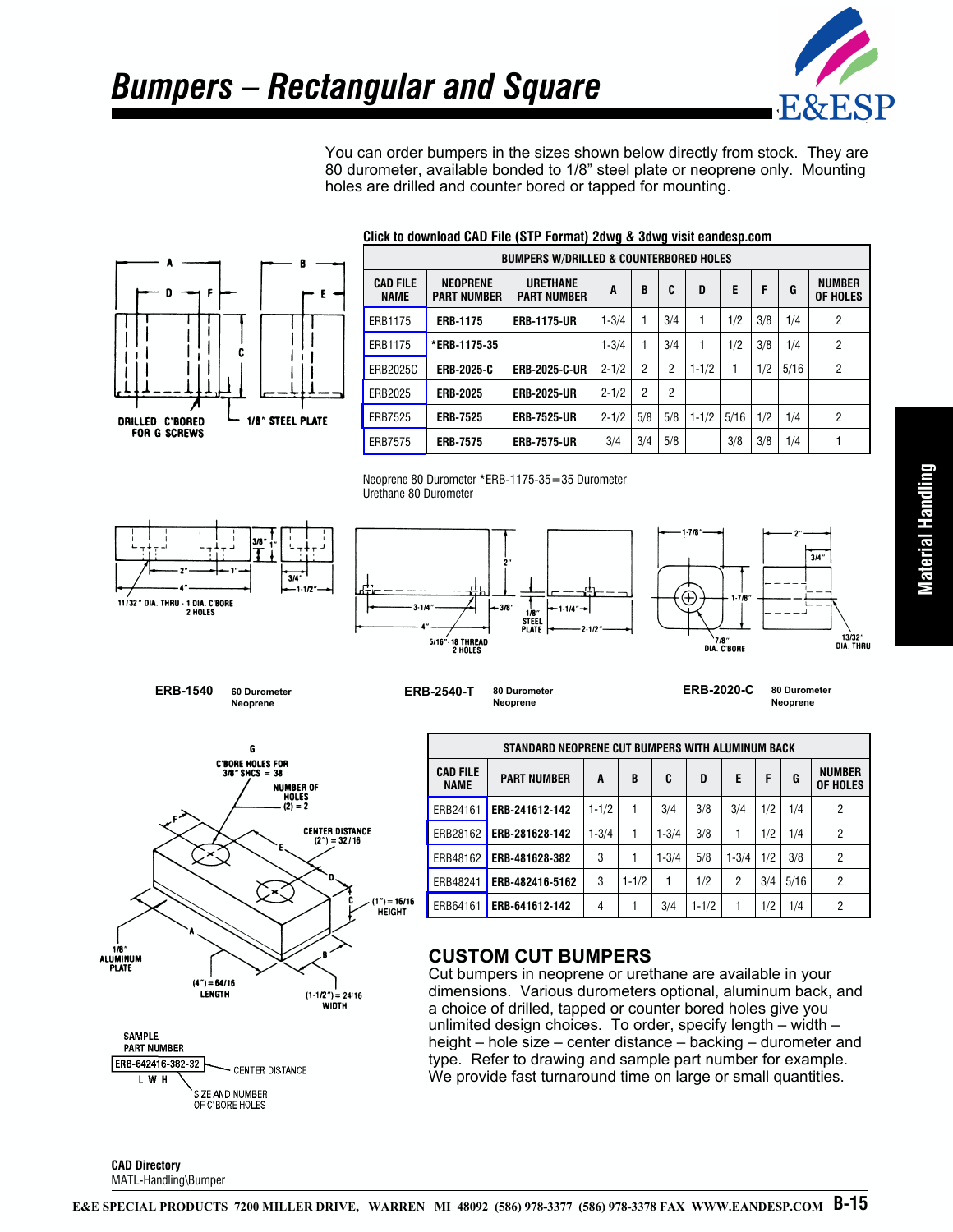# *Bumpers – Round with Female Threads – 3/4" - 2-1/4" Dia.*



Rugged black neoprene, white nit[rile or urethane](http://www.eandesp.com) bumpers are bonded to solid steel cores and are used to guard, stop, align, position or protect parts through each step of manufacturing. Bumpers are shipped from stock and are available in many standard sizes and shapes.

### **Molded Round Bumpers with Female Thread**



### **Click to download CAD File (STP Format) 2dwg & 3dwg visit eandesp.com**

| <b>CAD FILE NAME</b> | <b>NEOPRENE</b><br><b>BUMPER</b><br><b>NUMBER</b> | <b>WHITE</b><br><b>BUMPER</b><br><b>NUMBER</b> | <b>URETHANE</b><br><b>BUMPER</b><br><b>NUMBER</b> | DIA.<br>A | <b>LENGTH</b><br>B | C         | <b>FEMALE</b><br><b>THREAD</b> |
|----------------------|---------------------------------------------------|------------------------------------------------|---------------------------------------------------|-----------|--------------------|-----------|--------------------------------|
| <b>ERB516</b>        | ERB-516-024                                       |                                                | ERB-516-024UR                                     | 3/4       | 5/8                | 3/8       | $10-24 \times 1/4$             |
|                      | ERB-516-032                                       |                                                | ERB-516-032UR                                     | 3/4       | 5/8                | 3/8       | $10-32 \times 1/4$             |
|                      | ERB-516-120                                       |                                                | ERB-516-120UR                                     | 3/4       | 5/8                | 3/8       | $1/4 - 20 \times 1/4$          |
|                      | ERB-516-128                                       |                                                | ERB-516-128UR                                     | 3/4       | 5/8                | 3/8       | $1/4 - 28 \times 1/4$          |
|                      | ERB-516-45*                                       |                                                | ERB-516-60-UR*                                    | 3/4       | 5/8                | 3/8       | $5/16 - 18 \times 1/4$         |
|                      | ERB-516-70                                        | ERB-516-70W                                    | ERB-516-80-UR                                     | 3/4       | 5/8                | 3/8       | $5/16 - 18 \times 1/4$         |
|                      | ERB-516-524                                       |                                                | ERB-516-524UR                                     | 3/4       | 5/8                | 3/8       | $5/16 - 24 \times 1/4$         |
| <b>ERB3-8</b>        | ERB-3                                             | ERB-3W                                         | ERB-3-UR                                          | $1 - 1/4$ | $1 - 1/4$          | 3/4       | $3/8 - 16 \times 1/2$          |
|                      | ERB-4                                             | ERB-4W                                         | ERB-4-UR                                          | $1 - 1/4$ | $1 - 1/4$          | 3/4       | $3/8 - 24 \times 1/2$          |
|                      | <b>ERB-5</b>                                      | ERB-5W                                         | ERB-5-UR                                          | $1 - 1/4$ | $1 - 1/4$          | 3/4       | $1/2 - 13 \times 1/2$          |
|                      | ERB-6                                             | ERB-6W                                         | ERB-6-UR                                          | $1 - 1/4$ | $1 - 1/4$          | 3/4       | $1/2 - 20 \times 1/2$          |
|                      | <b>ERB-7</b>                                      | ERB-7W                                         | ERB-7-UR                                          | $1 - 1/4$ | $1 - 1/4$          | 3/4       | $7/16 - 20 \times 1/2$         |
|                      | ERB-8                                             | ERB-8W                                         | ERB-8-UR                                          | $1 - 1/4$ | $1 - 1/4$          | 3/4       | $5/8 - 18 \times 1/2$          |
| ERB9-10              | ERB-9                                             | ERB-9W                                         | ERB-9-UR                                          | $1 - 3/4$ | $1 - 5/8$          | 7/8       | $5/8 - 11 \times 5/8$          |
|                      | <b>ERB-10</b>                                     | <b>ERB-10W</b>                                 | <b>ERB-10-UR</b>                                  | $1 - 3/4$ | $1 - 5/8$          | 7/8       | $5/8 - 18 \times 5/8$          |
| ERB12-14             | <b>ERB-12</b>                                     | <b>ERB-12W</b>                                 | <b>ERB-12-UR</b>                                  | $2 - 1/4$ | $2 - 1/4$          | $1 - 3/8$ | $3/4 - 10 \times 1$            |
|                      | <b>ERB-13</b>                                     | <b>ERB-13W</b>                                 | <b>ERB-13-UR</b>                                  | $2 - 1/4$ | $2 - 1/4$          | $1 - 3/8$ | $3/4 - 16 \times 1$            |
|                      | <b>ERB-14</b>                                     | <b>ERB-14-W</b>                                | <b>ERB-14-UR</b>                                  | $2 - 1/4$ | $2 - 1/4$          | $1 - 3/8$ | $1 - 8x1$                      |

Black Neoprene 40-45 Durometer White Nitrile 40-45 Durometer Urethane 80-90 Durometer

\* 516 Bumpers are 70 Neoprene & 80 Urethane except 516-45 is 45 Durometer Neoprene and 516-60 UR is 60 Durometer Urethane.

**CAD Directory** MATL-Handling\Bumper